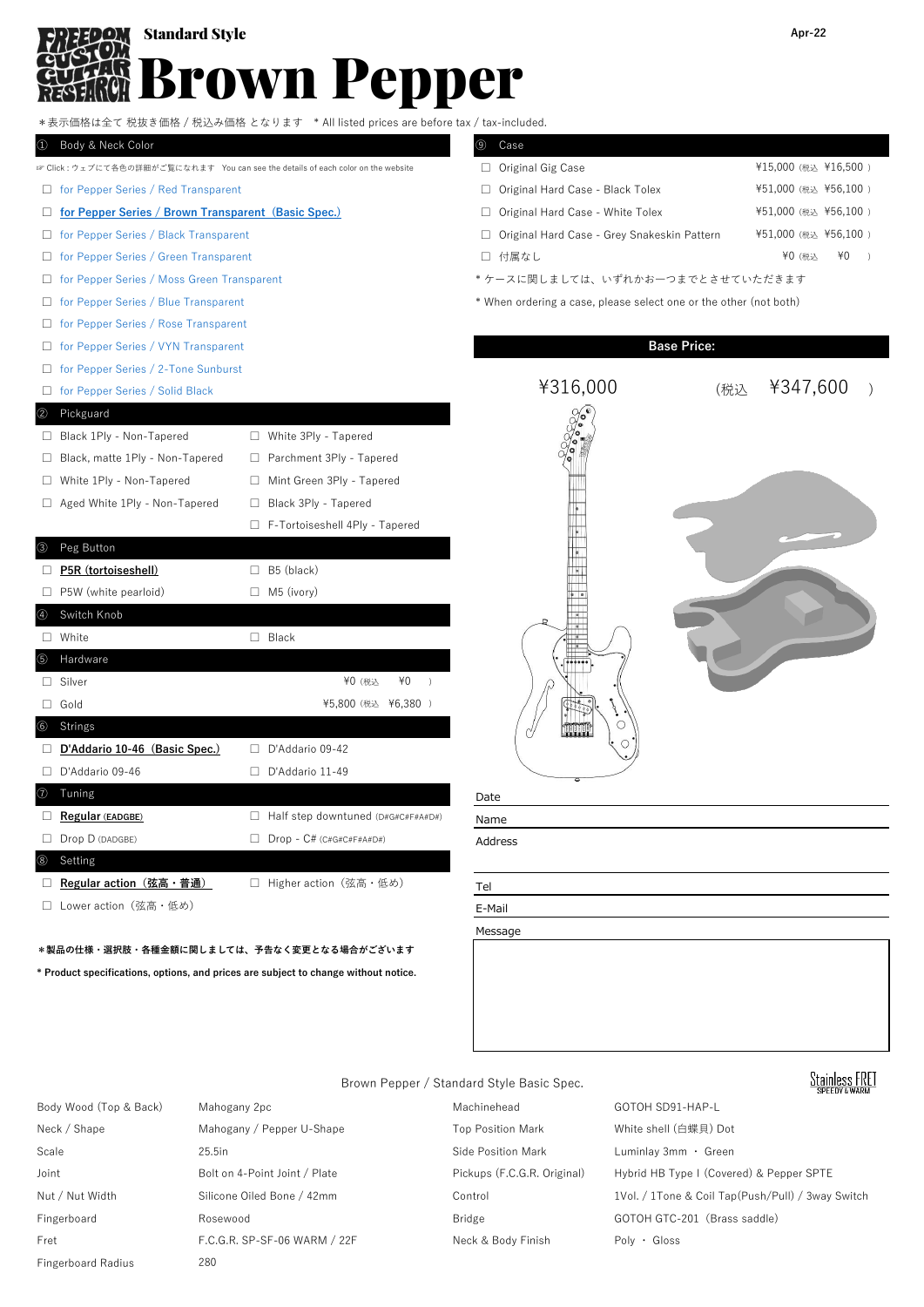### 【 Brown Pepper 】 Custom Style Option List Apr-22

|                  | ©SS=Standard Style                              | Extra Charge |          | ©SS=Standard Style                                                                                              | Extra Charge |          |
|------------------|-------------------------------------------------|--------------|----------|-----------------------------------------------------------------------------------------------------------------|--------------|----------|
|                  | Body & Neck Wood                                | before tax   | inc. tax | <b>Bridge</b>                                                                                                   | before tax   | inc. tax |
| $\Box$           | Mahogany 2pc ©SS                                | $*0$         | ¥0       | GOTOH GTC-201 (Brass saddle) ©SS<br>$\Box$                                                                      | $*0$         | ¥(       |
| $\Box$           | Premium Grade Mahogany 2pc                      | ¥23,000      | ¥25,300  | GOTOH GTC-202 (Steel saddle)<br>$\Box$                                                                          | $*0$         | ¥(       |
| <b>Fret Type</b> |                                                 | before tax   | inc. tax | <b>Neck Pickup</b>                                                                                              | before tax   | inc. tax |
| $\Box$           | Stainless / SP-SF-04 WARM                       | ¥3,000       | ¥3,300   | Hybrid Humbucker Type   (Covered) ©SS<br>$\Box$                                                                 | $*0$         | ¥(       |
| $\Box$           | Stainless / SP-SF-05 WARM                       | ¥3,000       | ¥3,300   | Hybrid Humbucker Type II (Covered)<br>$\Box$                                                                    | ¥1,000       | ¥1,100   |
| $\Box$           | Stainless / SP-SF-06 WARM ©SS                   | ¥0           | ¥0       | F-90 Soapbar / Black<br>$\Box$                                                                                  | ¥1,000       | ¥1,100   |
| $\Box$           | Stainless / SP-SF-07 WARM                       | ¥3,000       | ¥3,300   | F-90 Soapbar / Ivory<br>$\Box$                                                                                  | ¥1,000       | ¥1,100   |
| $\Box$           | Stainless / SP-SF-08 WARM                       | ¥3,000       | ¥3,300   | $\square$ TE-Neck                                                                                               | ¥1,000       | ¥1,100   |
| $\Box$           | Stainless / SP-SF-09 WARM                       | ¥3,000       | ¥3,300   | <b>Bridge Pickup</b>                                                                                            | before tax   | inc. tax |
| $\Box$           | Stainless / SP-SF-04 SPEEDY                     | ¥3,000       | ¥3,300   | □ Pepper SPTE (Single Coil) ◎SS                                                                                 | $*0$         | ¥(       |
| $\Box$           | Stainless / SP-SF-05 SPEEDY                     | ¥3,000       | ¥3,300   | □ Hybrid Humbucker Type I (Covered)*                                                                            | ¥17,000      | ¥18,700  |
| $\Box$           | Stainless / SP-SF-06 SPEEDY                     | ¥3,000       | ¥3,300   | Hybrid Humbucker Type II (Covered)*                                                                             | ¥17,000      | ¥18,700  |
| $\Box$           | Stainless / SP-SF-07 SPEEDY                     | ¥3,000       | ¥3,300   | *プリッジピックアップがハムバッカーの場合、プリッジ機種は GOTOH GTC-201 か GTC-202のショートタイプ・カスタムプリッジとなります。                                    |              |          |
| $\Box$           | Stainless / SP-SF-08 SPEEDY                     | ¥3,000       | ¥3,300   | * If the bridge pickup is a humbucker, the bridge model is a GOTOH GTC-201 or GTC-202 short type custom bridge. |              |          |
| $\Box$           | Stainless / SP-SF-09 SPEEDY                     | ¥3,000       | ¥3,300   | *プリッジピックアップがハムバッカーの場合、取付方法は「エスカッションマウント」となります。                                                                  |              |          |
| $\Box$           | Nickel Silver / SP-NF-04                        | ¥3,000       | ¥3,300   | * If the bridge pickup is a humbucker, the mounting is an "escutcheon mount".                                   |              |          |
| $\Box$           | Nickel Silver / SP-NF-05                        | ¥3,000       | ¥3,300   | Control                                                                                                         | before tax   | inc. tax |
| $\Box$           | Nickel Silver / SP-NF-06                        | ¥3,000       | ¥3,300   | □ 1Vol. / 1Tone (Push Down:Humbucker / Pull Up:Single Coil) ©SS                                                 | $*0$         | ¥(       |
| $\Box$           | Nickel Silver / SP-NF-07                        | ¥3,000       | ¥3,300   | □ 1Vol. / 1Tone (Push Down:Tone / Pull Up:HB-Tap Ctr.)                                                          | ¥3,000       | ¥3,300   |
| $\Box$           | Nickel Silver / SP-NF-08                        | ¥3,000       | ¥3,300   | $\Box$<br>1Vol. / 1Tone                                                                                         | ¥0           | ¥(       |
| $\Box$           | Nickel Silver / SP-NF-09                        | ¥3,000       | ¥3,300   | 1Vol. / 1Tone / 2HB-Tap Ctr.<br>$\Box$                                                                          | ¥13,000      | ¥14,300  |
|                  | <b>Top Position Mark</b>                        | before tax   | inc. tax | 2Vol. / 1Tone / 1HB-Tap Ctr.<br>$\Box$                                                                          | ¥13,000      | ¥14,300  |
| $\Box$           | Dot (6.35mm) / White                            | ¥3,000       | ¥3,300   | 2Vol. / 2Tone<br>$\Box$                                                                                         | ¥13,000      | ¥14,300  |
| $\Box$           | Dot $(6.35mm)$ / Clay                           | ¥3,000       | ¥3,300   | Piezo PU System                                                                                                 | before tax   | inc. tax |
| $\Box$           | Dot (6.35mm) / Pearloid                         | ¥3,000       | ¥3,300   | Fishman PW Bridge                                                                                               | ¥97,000      | ¥106,700 |
| $\Box$           | Dot (6.35mm) / White shell (白蝶貝) ©SS            | ¥0           | ¥0       | · 2Vol. (Magnetic & Piezo), 1Tone (Magnetic)                                                                    |              |          |
| $\Box$           | Dot (6.35mm) / Abalone (メキシコ貝)                  | ¥3,000       | ¥3,300   | · 3way PU Selector SW (Magnetic), 3way Mini SW (Magnetic / Magnetic & Piezo Mix / Piezo)                        |              |          |
| $\Box$           | Dot / Luminlay Green                            | ¥7,500       | ¥8,250   | Finish (Body & Neck)                                                                                            | before tax   | inc. tax |
| $\Box$           | Dot / Luminlay Blue                             | ¥7,500       | ¥8,250   | □ All Poly · Gloss (艶有り) ◎SS                                                                                    | $*0$         | ¥(       |
|                  | □ None (無し)                                     | ¥0           | $*0$     | All Poly・Full Flat (艶消し)<br>$\Box$                                                                              | $*0$         | ¥(       |
|                  | <b>Side Position Mark</b>                       | before tax   | inc. tax | - All Poly・Half Flat (半艶) - Thin Skin Finish (超極薄仕上げ)<br>$\Box$                                                 | $4 - 28,000$ | ¥-30,800 |
|                  | Dot / Luminlay 3mm - Green OSS                  | $*0$         | ¥0       | $\Box$<br>All Poly・Full Flat (艶消し) - Thin Skin Finish (超極薄仕上げ)                                                  | $4 - 28,000$ | ¥-30,800 |
|                  | Dot / Luminlay 3mm - Blue                       | ¥0           | ¥0       | All N.C. Lacquer · Gloss (艶有り)<br>$\Box$                                                                        | ¥36,000      | ¥39,600  |
| Pickguard        |                                                 | before tax   | inc. tax | All N.C. Lacquer · Half Flat (半艶)<br>$\Box$                                                                     | ¥36,000      | ¥39,600  |
|                  | □ White 1Ply - Non-Tapered ©SS                  | $*0$         | ¥0       | $\Box$<br>All N.C. Lacquer · Full Flat (艶消し)                                                                    | ¥36.000      | ¥39,600  |
| $\Box$           | Aged White 1Ply - Non-Tapered ©SS               | ¥0           | ¥0       | □ All N.C. Lacquer · Half Flat (半艶) - Thin Skin Finish (超極薄仕上げ)                                                 | ¥-18,000     | ¥-19,800 |
| $\Box$           | Black 1Ply - Non-Tapered ©SS                    | ¥0           | ¥0       | All N.C. Lacquer · Full Flat (艶消し) - Thin Skin Finish (超極薄仕上げ)<br>$\Box$                                        | $4 - 18,000$ | ¥-19,800 |
| $\Box$           | Black, matte 1Ply - Non-Tapered ©SS             | ¥0           | ¥0       | <b>Body &amp; Neck Color</b>                                                                                    | before tax   | inc. tax |
| $\Box$           | White 3Ply - Tapered ©SS                        | ¥0           | ¥0       | ☞ Click : ウェブにて各色の詳細がご覧になれます You can see the details of each color on the website                               |              |          |
| $\Box$           | Parchment 3Ply - Tapered ©SS                    | ¥0           | ¥0       | <b>E</b> The Monsters                                                                                           | ¥15,000      | ¥16,500  |
| $\Box$           | Mint Green 3Ply - Tapered ©SS                   | ¥0           | ¥0       | <b>The Blacks</b><br>$\Box$                                                                                     | ¥15,000      | ¥16,500  |
| $\Box$           | Black 3Ply - Tapered ©SS                        | ¥0           | ¥0       | 温故知新 - Onkochishin -<br>$\Box$                                                                                  | ¥15,000      | ¥16,500  |
| $\Box$           | Black-red-black 3Ply - Tapered                  | ¥5,000       | ¥5,500   | <b>The Machineries</b><br>$\Box$                                                                                | ¥15,000      | ¥16,500  |
| $\Box$           | F-Tortoiseshell 4Ply - Tapered ©SS              | ¥0           | ¥0       | <b>Traditional / Metallic</b><br>$\Box$                                                                         | ¥15,000      | ¥16,500  |
| $\Box$           | Tortoiseshell 4Ply - Tapered (2022 New!!)       | ¥5,000       | ¥5,500   | <b>Traditional / Monotone</b><br>$\Box$                                                                         | ¥15,000      | ¥16,500  |
| $\Box$           | Black tortoiseshell 4Ply - Tapered (2022 New!!) | ¥5,000       | ¥5,500   | *弊社カラーチャートの各シリーズから選択の上、カラー名を記入してください                                                                            |              |          |
| $\Box$           | Real Celluloid Tortoiseshell 4Ply - Tapered     | ¥16,000      | ¥17,600  | * Please select from each series of our color chart and enter the color name.                                   |              |          |
| $\Box$           | White pearloid 4Ply - Tapered                   | ¥5,000       | ¥5,500   | Color Name:                                                                                                     |              |          |
| $\Box$           | Mint pearloid 4Ply - Tapered                    | ¥5,000       | ¥5,500   |                                                                                                                 |              |          |
| $\Box$           | Black pearloid 4Ply - Tapered                   | ¥5,000       | ¥5,500   | <b>Body Binding</b>                                                                                             | before tax   | inc. tax |
| $\Box$           | Acrylic Tortoiseshell 1Ply 2.5mm - Tapered      | ¥9,300       | ¥10,230  | $\Box$<br>None  OSS                                                                                             | $*0$         | ¥(       |
| $\Box$           | Acrylic Tortoiseshell 1Ply 2.5mm - Non-Tapered  | ¥9,300       | ¥10,230  | (Top) White / Single<br>$\Box$                                                                                  | ¥8,600       | ¥9,460   |
| $\Box$           | Acrylic Tortoiseshell 1Ply 3mm - Tapered        | ¥9,300       | ¥10,230  | $\Box$<br>(Top) Ivory / Single                                                                                  | ¥8,600       | ¥9,460   |
| $\Box$           | Acrylic Tortoiseshell 1Ply 3mm - Non-Tapered    | ¥9,300       | ¥10,230  | (Top) Black / Single<br>$\Box$                                                                                  | ¥8,600       | ¥9,460   |
|                  | <b>Peg Button</b>                               | before tax   | inc. tax | (Top) Pearloid / Single<br>$\Box$                                                                               | ¥20,000      | ¥22,000  |
| $\Box$           | P5W (white pearloid)                            | ¥0           | $*0$     | (Top) Tortoiseshell / Single<br>$\Box$                                                                          | ¥20,000      | ¥22,000  |
| $\Box$           | P5R (tortoiseshell) ©SS                         | ¥0           | ¥0       | $\Box$<br>(Top & Back) White / Single                                                                           | ¥17,200      | ¥18,920  |
| $\Box$           | B5 (black)                                      | ¥0           | ¥0       | $\Box$<br>(Top & Back) Ivory / Single                                                                           | ¥17,200      | ¥18,920  |
| $\Box$           | M5 (ivory)                                      | ¥0           | ¥0       | (Top & Back) Black / Single<br>$\Box$                                                                           | ¥17,200      | ¥18,920  |
|                  | $\Box$ 05M (Metal)                              | ¥Ū           | ¥∩       | T (Ton & Rack) Pearloid / Single                                                                                | ¥40,000      | ¥44 000  |

\*製品の仕様・選択肢・各種金額に関しましては、予告なく変更となる場合がございます \*Product specifications, options, and prices are subject to change without notice.

◎SS=Standard Style Extra Charge ◎SS=Standard Style Extra Charge

| ody & Neck Wood                     | before tax | inc. tax | <b>Bridge</b> |                                         | before tax | inc. tax |
|-------------------------------------|------------|----------|---------------|-----------------------------------------|------------|----------|
| □ Mahogany 2pc ©SS                  | ¥0         | $*0$     | П.            | GOTOH GTC-201 (Brass saddle) ©SS        | $*0$       | $*0$     |
| Premium Grade Mahogany 2pc          | ¥23.000    | ¥25,300  | n.            | GOTOH GTC-202 (Steel saddle)            | ¥0         | $*0$     |
| et Type                             | before tax | inc. tax |               | <b>Neck Pickup</b>                      | before tax | inc. tax |
| Stainless / SP-SF-04 WARM<br>П.     | ¥3,000     | ¥3,300   |               | □ Hybrid Humbucker Type   (Covered) ◎SS | ¥0         | $*0$     |
| Stainless / SP-SF-05 WARM<br>П.     | ¥3,000     | ¥3,300   |               | Hybrid Humbucker Type II (Covered)      | ¥1,000     | ¥1,100   |
| Stainless / SP-SF-06 WARM ©SS<br>П. | $*0$       | $*0$     | □.            | F-90 Soapbar / Black                    | ¥1,000     | ¥1,100   |
| Stainless / SP-SF-07 WARM<br>П.     | ¥3,000     | ¥3,300   |               | F-90 Soapbar / Ivory                    | ¥1,000     | ¥1,100   |
| Stainless / SP-SF-08 WARM<br>П.     | ¥3,000     | ¥3,300   | П.            | TE-Neck                                 | ¥1,000     | ¥1,100   |
| Stainless / SP-SF-09 WARM<br>П.     | ¥3,000     | ¥3,300   |               | <b>Bridge Pickup</b>                    | before tax | inc. tax |
| Stainless / SP-SF-04 SPEEDY<br>П.   | ¥3,000     | ¥3,300   | □.            | Pepper SPTE (Single Coil) OSS           | ¥0         | $*0$     |
| Stainless / SP-SF-05 SPEEDY<br>П.   | ¥3,000     | ¥3,300   |               | Hybrid Humbucker Type I (Covered)*      | ¥17,000    | ¥18,700  |
| Stainless / SP-SF-06 SPEEDY<br>П.   | ¥3,000     | ¥3,300   | □.            | Hybrid Humbucker Type II (Covered)*     | ¥17,000    | ¥18,700  |

| Control |                                                           |            | before tax | inc. tax |  |  |  |  |
|---------|-----------------------------------------------------------|------------|------------|----------|--|--|--|--|
| ш       | 1Vol. / 1Tone (Push Down:Humbucker / Pull Up:Single Coil) | $\circ$ SS | ¥0         | ¥0       |  |  |  |  |
| п       | 1Vol. / 1Tone (Push Down:Tone / Pull Up:HB-Tap Ctr.)      |            | ¥3.000     | ¥3.300   |  |  |  |  |
|         | 1Vol. / 1Tone                                             |            | ¥0         | $*0$     |  |  |  |  |
| ш       | 1Vol. / 1Tone / 2HB-Tap Ctr.                              |            | ¥13.000    | ¥14.300  |  |  |  |  |
| п       | 2Vol. / 1Tone / 1HB-Tap Ctr.                              |            | ¥13.000    | ¥14.300  |  |  |  |  |
| п       | 2Vol. / 2Tone                                             |            | ¥13.000    | ¥14.300  |  |  |  |  |
|         | Piezo PU System                                           |            | before tax | inc. tax |  |  |  |  |
| FΙ      | Fishman PW Bridge                                         |            | ¥97.000    | ¥106.700 |  |  |  |  |
|         | · 2Vol. (Magnetic & Piezo).1Tone (Magnetic)               |            |            |          |  |  |  |  |

|              | inish (Body & Neck)                                            | before tax   | inc. tax     |
|--------------|----------------------------------------------------------------|--------------|--------------|
| $\mathbf{L}$ | All Poly・Gloss (艶有り) ◎SS                                       | ¥0           | ¥0           |
| ш            | All Polv・Full Flat (艶消し)                                       | ¥0           | ¥O           |
| ш            | All Poly · Half Flat (半艶) - Thin Skin Finish (超極薄仕上げ)          | $4 - 28.000$ | $4 - 30.800$ |
| $\mathbf{L}$ | All Poly · Full Flat (艶消し) - Thin Skin Finish (超極薄仕上げ)         | $4 - 28.000$ | $4 - 30.800$ |
| $\perp$      | All N.C. Lacquer · Gloss (艶有り)                                 | ¥36,000      | ¥39.600      |
| $\mathbf{L}$ | All N.C. Lacquer · Half Flat (半艶)                              | ¥36,000      | ¥39.600      |
| П            | All N.C. Lacquer · Full Flat (艶消し)                             | ¥36,000      | ¥39.600      |
| $\mathbf{L}$ | All N.C. Lacquer · Half Flat (半艶) - Thin Skin Finish (超極薄仕上げ)  | $4 - 18,000$ | $4 - 19,800$ |
| n.           | All N.C. Lacquer · Full Flat (艶消し) - Thin Skin Finish (超極薄仕上げ) | $4 - 18,000$ | ¥-19.800     |
|              | $\blacksquare$                                                 |              |              |

| <b>The Monsters</b>    | ¥15.000 | ¥16.500 |
|------------------------|---------|---------|
| The Blacks             | ¥15.000 | ¥16,500 |
| 温故知新 - Onkochishin -   | ¥15.000 | ¥16,500 |
| The Machineries        | ¥15.000 | ¥16.500 |
| Traditional / Metallic | ¥15.000 | ¥16,500 |
| Traditional / Monotone | ¥15.000 | ¥16.500 |
|                        |         |         |

|        | $\Box$ ivility peations $4F1y - T$ aperest       | TJ,UUU     | TJ,JUU   |        |                                     |            |          |
|--------|--------------------------------------------------|------------|----------|--------|-------------------------------------|------------|----------|
| П.     | Black pearloid 4Ply - Tapered                    | ¥5,000     | ¥5,500   |        | <b>Body Binding</b>                 | before tax | inc. tax |
|        | □ Acrylic Tortoiseshell 1Ply 2.5mm - Tapered     | ¥9,300     | ¥10,230  | $\Box$ | None OSS                            | $*0$       | $*0$     |
|        | □ Acrylic Tortoiseshell 1Ply 2.5mm - Non-Tapered | ¥9,300     | ¥10,230  | $\Box$ | (Top) White / Single                | ¥8,600     | ¥9,460   |
| $\Box$ | Acrylic Tortoiseshell 1Ply 3mm - Tapered         | ¥9,300     | ¥10,230  | $\Box$ | (Top) Ivory / Single                | ¥8,600     | ¥9,460   |
|        | □ Acrylic Tortoiseshell 1Ply 3mm - Non-Tapered   | ¥9,300     | ¥10,230  | $\Box$ | (Top) Black / Single                | ¥8,600     | ¥9,460   |
|        | eg Button                                        | before tax | inc. tax | □      | (Top) Pearloid / Single             | ¥20,000    | ¥22,000  |
| П.     | P5W (white pearloid)                             | ¥0         | $*0$     |        | (Top) Tortoiseshell / Single        | ¥20,000    | ¥22,000  |
| П.     | P5R (tortoiseshell) OSS                          | ¥0         | $*0$     | □      | (Top & Back) White / Single         | ¥17,200    | ¥18,920  |
| П.     | B5 (black)                                       | ¥0         | $*0$     | □      | (Top & Back) Ivory / Single         | ¥17,200    | ¥18,920  |
| П.     | M5 (ivory)                                       | ¥0         | $*0$     |        | (Top & Back) Black / Single         | ¥17,200    | ¥18,920  |
| П.     | 05M (Metal)                                      | ¥0         | $*0$     |        | (Top & Back) Pearloid / Single      | ¥40,000    | ¥44,000  |
|        |                                                  |            |          |        | (Top & Back) Tortoiseshell / Single | ¥40,000    | ¥44,000  |